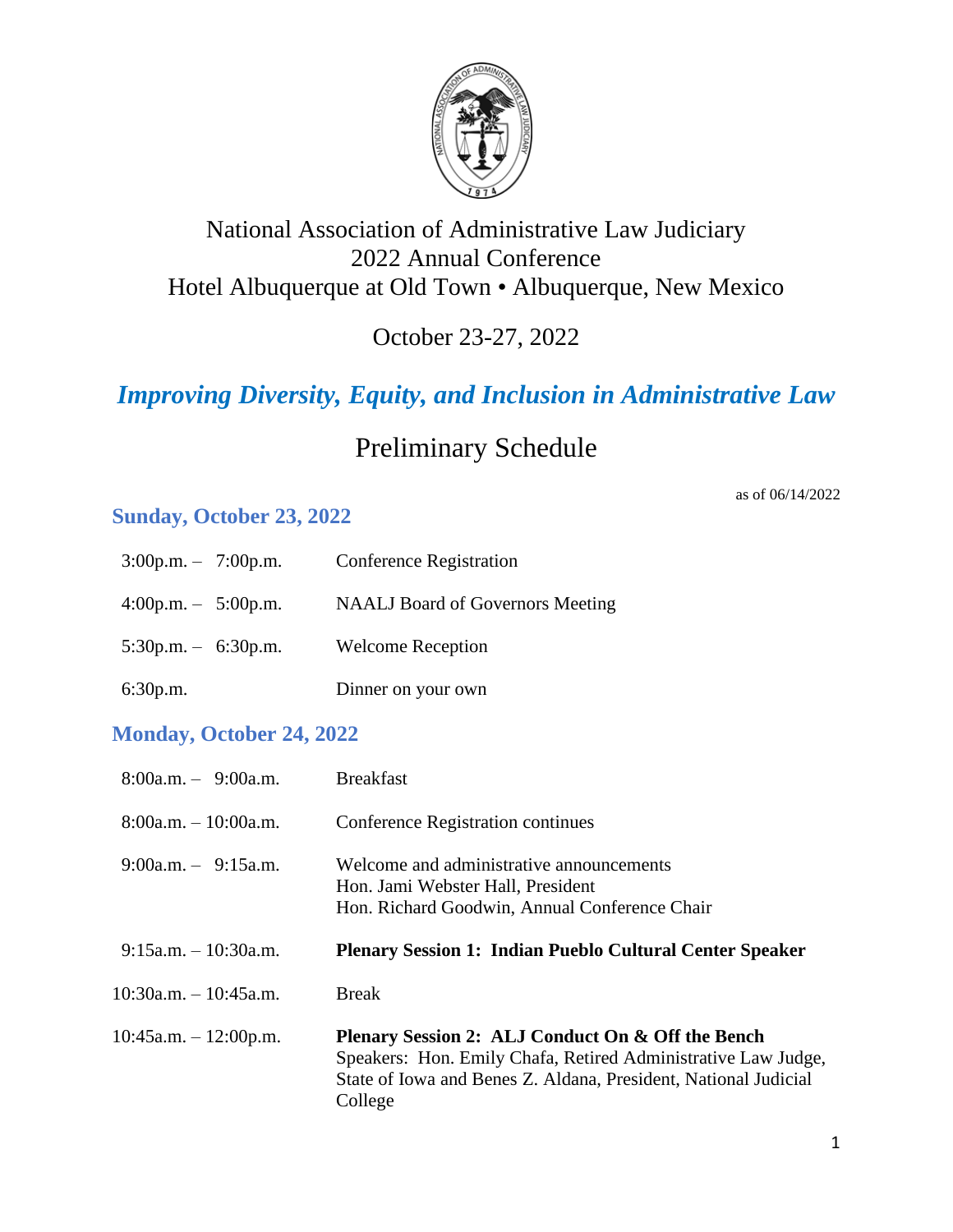|                               | ALJs, like all judges, are bound by their respective codes of ethical<br>conduct at all times, in all places. This program reviews rules based<br>on the ABA Model Code, offering insights, guidance, suggestions,<br>and warnings for ALJs to remember to act ethically at all times, on<br>and off their bench, in their communities.                                                                                                                                                                                                           |
|-------------------------------|---------------------------------------------------------------------------------------------------------------------------------------------------------------------------------------------------------------------------------------------------------------------------------------------------------------------------------------------------------------------------------------------------------------------------------------------------------------------------------------------------------------------------------------------------|
| $12:15p.m. - 2:00p.m.$        | Lunch on your own                                                                                                                                                                                                                                                                                                                                                                                                                                                                                                                                 |
| $12:30 \text{pm}$<br>2:00p.m. | <b>State Affiliate Leadership Roundtable Luncheon</b><br>Attendance is open to all state affiliate leaders<br>Moderators: Hon. Carrie Ingram (former Indiana Affiliate<br>President & current NAALJ Board Member) &<br>Hon. Kathleen Chapman (former Maryland Affiliate President &<br>current NAALJ Board Member)<br>Join fellow state affiliate leaders to discuss challenges unique to<br>your region and identify ways to collaborate.                                                                                                        |
| $2:00p.m. - 3:30p.m.$         | <b>Plenary Session 3: Land, Tribal Rights, Government Policy</b><br>and Administrative Law<br>Hon. W. Anthony Colbert, Kenneth Holbrook, Tribal Advisor<br>CA Public Utilities Commission) and others TBA<br>This session will discuss the history of Tribal and Tribal Member<br>Land Rights. Judge Colbert will offer personal insights from his<br>family's history with land rights in Oklahoma and a broader<br>discussion of California's approach to addressing issues with<br>Utility expropriation of Tribal Lands and mitigation today. |
| $3:30p.m. - 3:45p.m.$         | <b>Break</b>                                                                                                                                                                                                                                                                                                                                                                                                                                                                                                                                      |
| $3:45p.m. - 5:30p.m.$         | <b>Plenary Session 4: Land, Tribal Rights, Government Policy</b><br>and Administrative Law continued                                                                                                                                                                                                                                                                                                                                                                                                                                              |
| 5:30p.m.                      | Dinner on your own                                                                                                                                                                                                                                                                                                                                                                                                                                                                                                                                |
| Tuesday, October 25, 2022     |                                                                                                                                                                                                                                                                                                                                                                                                                                                                                                                                                   |
| $8:00a.m. - 9:00a.m.$         | Breakfast on your own                                                                                                                                                                                                                                                                                                                                                                                                                                                                                                                             |
| $8:00a.m. - 10:00a.m.$        | Conference Registration continues                                                                                                                                                                                                                                                                                                                                                                                                                                                                                                                 |
| $9:00a.m. - 10:30a.m.$        | <b>Plenary Session 5: Staying Safe, Sound, Sane:</b><br><b>Strategies for Maintaining Mental and Physical Health, On</b><br>and Off the Bench<br>Speaker: Hon. Emily Chafa, Retired Administrative Law Judge,<br>State of Iowa                                                                                                                                                                                                                                                                                                                    |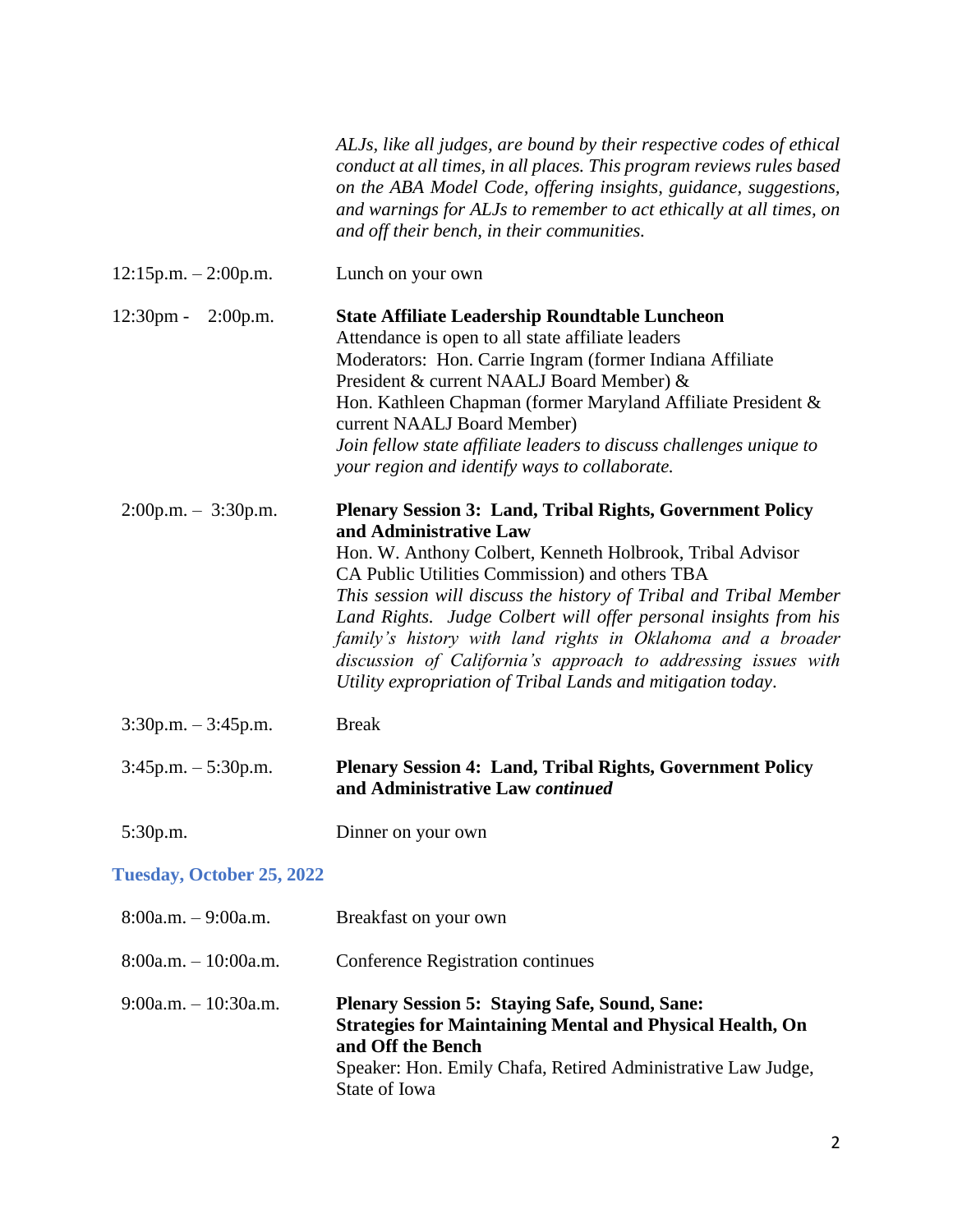*Wellness for ALJs and lawyers is an important issue these days. More and more ALJs realize and recognize that maintaining mental and physical health on a day-to-day basis is essential. This presentation includes simple wellness tips and activities to remember and make a part of your daily habits.*

10:30a.m. – 10:45a.m. Break

| $10:45a.m. - 12:15p.m.$ | <b>Plenary Session 6: Diversity and Judicial Hiring</b><br>Moderator: Hon. Richard Goodwin, Administrative Law Judge,<br>U.S. Department of Health and Human Services & Hon. Syeetah<br>Hampton-El, Administrative Law Judge, Maryland Office of<br><b>Administrative Hearings</b><br>Panelists: |
|-------------------------|--------------------------------------------------------------------------------------------------------------------------------------------------------------------------------------------------------------------------------------------------------------------------------------------------|
|                         | Hon. Robert S. Cohen, Administrative Law Judge, Florida<br>Division of Administrative Hearings                                                                                                                                                                                                   |
|                         | Hon. John Leidig, Executive Administrative Law Judge & Director<br>of Operations, Maryland Office of Administrative Hearings<br>Hon. Julian Mann, Administrative Law Judge (retired), North<br>Carolina Office of Administrative Hearings.                                                       |
|                         | Comm. Karen Clopton, Chair, San Francisco Human Rights<br>Commission                                                                                                                                                                                                                             |
|                         | Prof. Vinay Harpalani, University of New Mexico School of Law<br>Dean Alfred Mathewson, Former Dean of University of New<br>Mexico School of Law<br>Hon. Benes Z. Aldana, President, National Judicial College                                                                                   |
| $12:30p.m. - 2:00p.m.$  | <b>NAALJ Keynote Address followed by the</b><br><b>NAALJ Annual Business Meeting</b>                                                                                                                                                                                                             |
|                         | Invited Speaker: U.S. Interior Secretary Deb Haaland                                                                                                                                                                                                                                             |
| $2:15p.m. - 6:30p.m.$   | <b>Optional Trip through the Turquoise Trail</b><br>Meet in the lobby.                                                                                                                                                                                                                           |
|                         | This is a ticketed event. \$62 includes transportation, entry to the<br>Turquoise Museum, dinner at the Mine Shaft Restaurant in<br>Madrid, NM & snacks. Guests welcome!                                                                                                                         |
|                         | There is limited space on the bus, so be sure to RSVP soon<br><b>REGISTRATION DEADLINE: August 31, 2022</b>                                                                                                                                                                                      |
|                         | Enjoy Albuquerque and dinner on own for those not attending the                                                                                                                                                                                                                                  |

#### **Wednesday, October 26, 2022**

8:00a.m. – 9:00a.m. Breakfast on your own

ticketed event